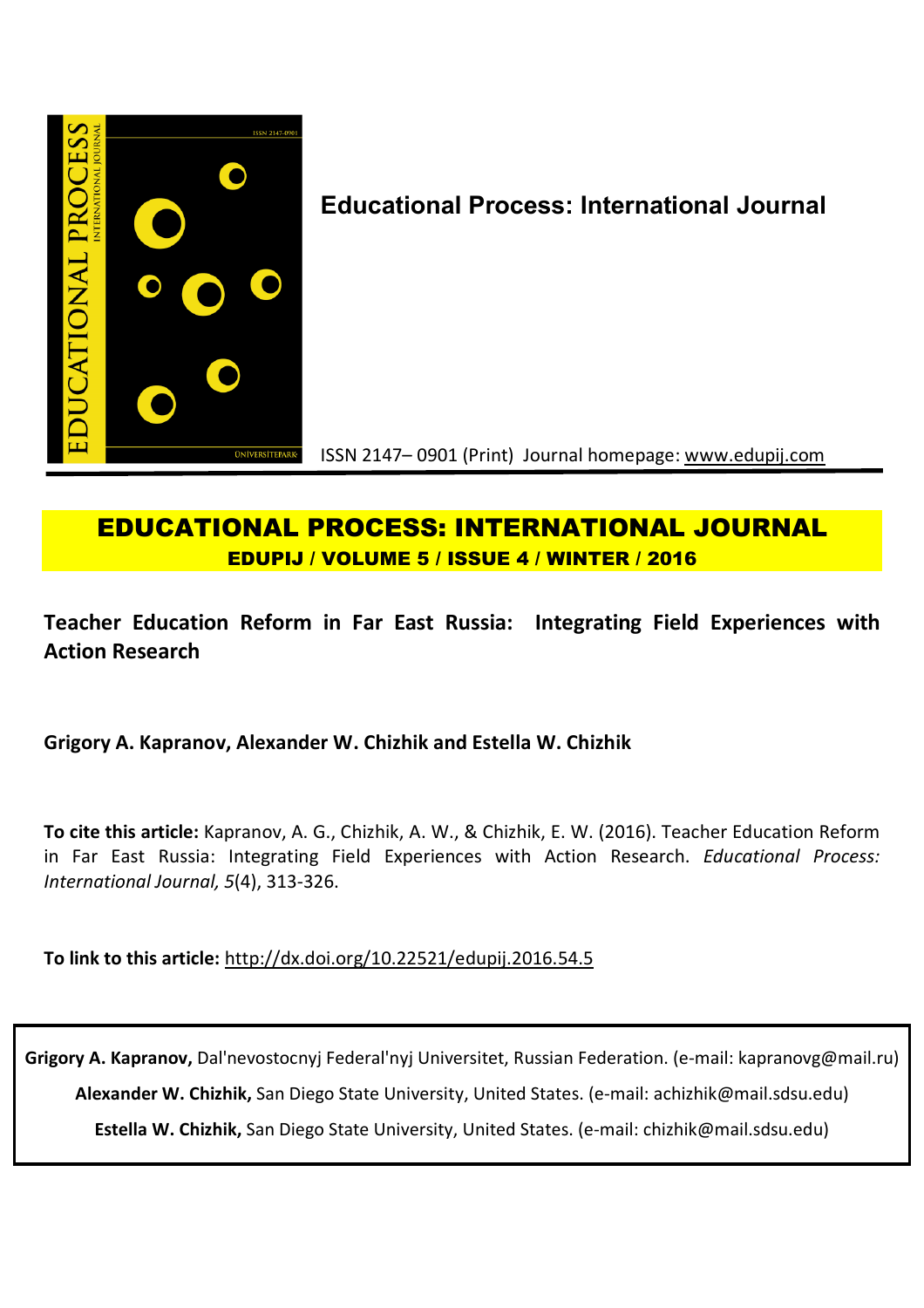## EDUPIJ / VOLUME 5 / ISSUE 4 / 2016 / pp. 313–326.

# **Teacher Education Reform in Far East Russia: Integrating Field Experiences with Action Research**

GRIGORY A. KAPRANOV, ALEXANDER W. CHIZHIK and ESTELLA W. CHIZHIK

## **Abstract**

In 2011, the Russian Far Eastern Federal University teacher education faculty redesigned field-experience practica to improve teacher candidates' professional reflection, practical classroom instruction, and capacity for action research. For each academic year, faculty aspired to achieve these goals by collaborating to develop field experiences that differentiated mentoring of teacher candidates to fit with their professional goals and preparation levels. The purpose for this study is to investigate the effectiveness of this reform by comparing pre-reform senior theses to post-reform senior theses on a series of outcomes. Using a mixed-methods approach, findings indicate that post-reform teacher candidates outperformed pre-reform candidates on thesis quality. Specifically, post-reformed candidates were better able to make theoretical connections to their practice as evidenced by their action research topics and findings.

**Keywords:** teacher education, student teaching, field experiences, action research, senior thesis, theory into practice.



 $\text{Fock}$ ef DOI: 10.22521/edupij.2016.54.5

………………………………………........….....………………………………...…………… EDUPIJ / ISSN 2147– 0901 © 2016 Copyright © 2016 by ÜNİVERSİTEPARK Limited edupij.com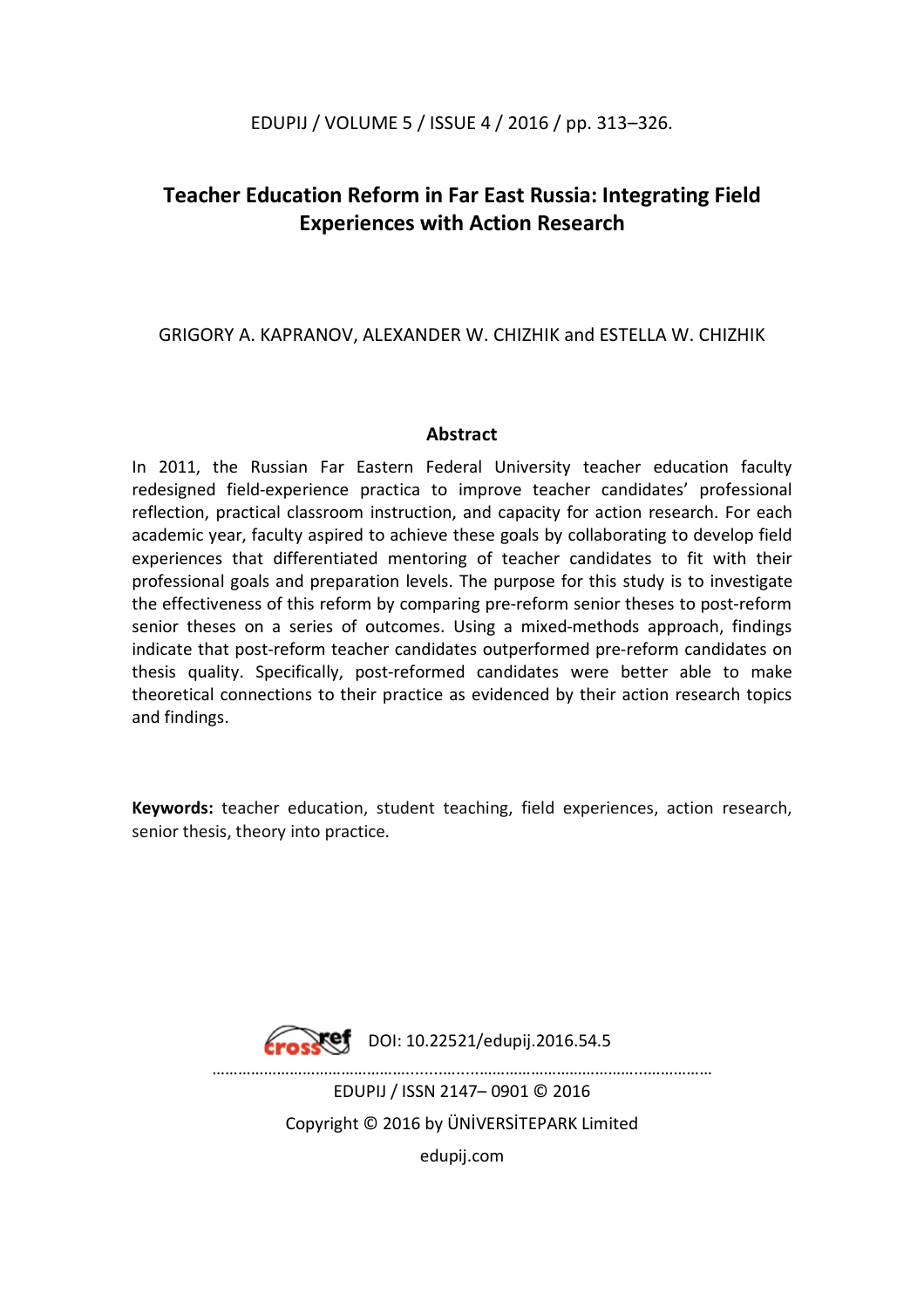## **Introduction**

While in the midst of reforming the teacher-education field-experience practice at his university in the Vladivostok region of Russia, the lead author of this article engaged his colleagues on the other side of the Pacific Rim in California, United States, to lead an evaluation of the reform effort. His colleagues, the coauthors of this article, initiated a participatory model of evaluation (Cousins & Earl, 1992) in order to not only improve utilization of evaluation results, but also produce results that are useful to the larger community of teacher educators (Alkin, 1991). This article is a reflection of our collaboration.

Currently, the Russian system of higher education is transforming. Educators throughout the country agree that higher education should encourage students with diverse educational goals to solve authentic real-world problems (Polat, 2008). This is especially true for teacher preparation programs where future teachers must have the capacity to address many classroom-based challenges (Berliner, 2013; Loeb, Soland, & Fox, 2014; Slater, Davies, & Burgess, 2012). Thus, field experiences with children play a critical role in building this capacity. Teacher candidates rate field experiences as the most authentic and relevant part of the teacher preparation experience (Koerner, Rust, & Baumgartner, 2002). In particular, field experiences have the potential to enable future teachers to develop a holistic understanding that connects the university's insights from theory with the authentic experience of classroom practice (Ronfeldt, 2012; Ronfeldt & Reininger, 2012). The reform in Russia attempts to bridge this connection. Therefore, the evaluation study presented in this paper focuses on the efficacy of a reformed system of field experiences during teacher education to achieve an explicit connection between theory and practice.

#### *The Need for Reform*

Research on teacher education outside of Russia has identified reasons for reforming Educational system in general and, even more specifically, teacher preparation. In the United States, much of the reform has focused on finding best practices. Studies have focused on identifying the optimal time student teachers should be in the field, finding the best field placements with quality mentor teachers, and establishing clear roles and responsibilities between university supervisor and mentor teacher, (Chambers & Hardy, 2005; Svengalis, 1992). As in Russia, some American teacher-education programs initiated reform through action research to engage teacher candidates in reflective problem solving as a way to use theory to develop and evaluate best practice (Anderson et al., 2015; Carboni, Wynn, & McGuire, 2007; Hagevik, Aydeniz, & Rowell, 2012). In particular, a study of UCLA's teacher education program indicates that their reform efforts focus on developing motivation through mentorship in action research (Cooper, 2006).

In Russia, the need for reform in teacher education rests primarily with making greater connections between theory and practice. The traditional system of teacher education has been presenting a didactic model of instruction, with a substantial amount of theoretical information that teacher candidates do not find important or practical (Alexeyeva & Bokut, 2003; Bakulina, 1991). This system is well ingrained in teacher education, with teacher candidates' completing a series of assignments that are independently determined by university instructors to develop skills they deem important. Field placements are limited to classrooms where teacher candidates imitate instruction modeled by their guide teachers. In doing so, teacher candidates reproduce the traditional, often mundane, pedagogy of the school system (Alexeyeva & Bokut, 2003). This traditional instructional strategy, while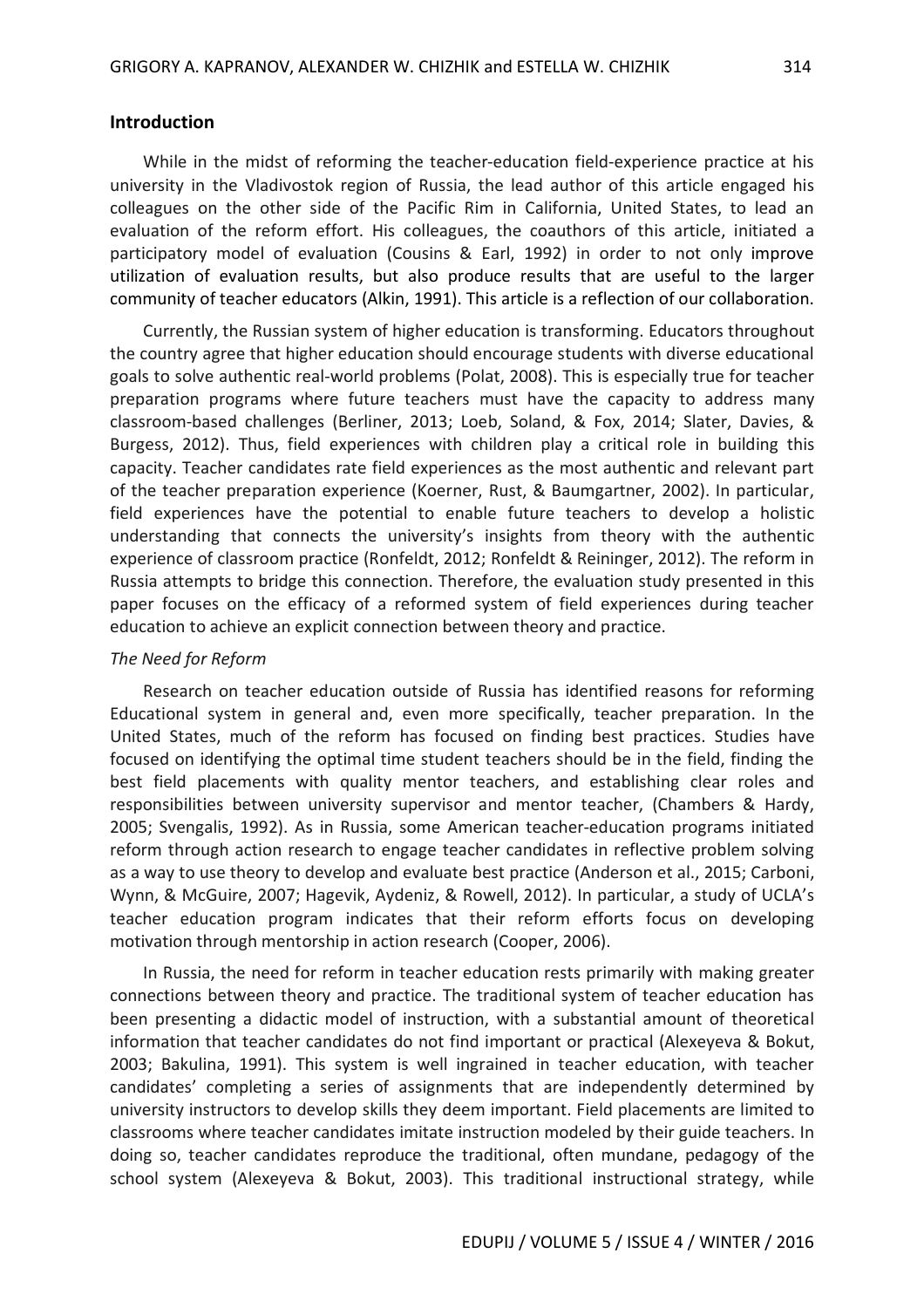providing teacher candidates with classroom examples to replicate and internalize, is not flexible enough to adapt to each teacher candidate's individual development as a future teacher. As a result, the traditional system focuses on practice and theory as an academic activity rather than an authentic one. With this system, teacher candidates recreate the current, some might say, "obsolete," system of education as opposed to creating opportunities to advance the teaching profession (Abdulina, 1990).

In order to realize the national goal of individualized education for children, teacher education must strive toward two initiatives. First, new national standards for teacher education call for a balanced approach to foundational and pragmatic instruction where practice and theory intersect (Grebenyuk, 2003). Second, reform efforts must innovate university instructors' roles beyond transmitters of knowledge as they become mentors who assist future teachers in developing their individual pedagogy through an apprenticeship model (Rogoff, 1990, 2014). In short, there should be a reform of responsibility and power structures, where democratic cooperation, supportive collaboration, and student initiative replace authoritative, instructor-led pedagogy (Grebenyuk, 2003; Kehm, 2013; Leisyte, 2015; Li, 2012; McCowan, 2012). The teacher education faculty at the Russian Far East Federal University attempted to actualize these notions into a curriculum. This article describes this reform effort and its evaluation with a goal of providing a data point for other teachereducation programs that are considering or implementing their own reforms.

## *Setting*

## *Overview of the Reformed Student-Teaching Experience*

In 2011, the Russian Far East Federal University teacher education faculty initiated a reformed field-experience practice that centered on the development of creative problemsolving skills through professional reflection and a strong connection between practical classroom instruction and students' conducting independent research. To strengthen this connection, the faculty designed a four-phase field-experience process that supports each teacher candidate before completing a thesis in the fifth year of the teacher-training program:

Phase 1: Introductory practicum Phase 2: Summer teaching practicum Phase 3: Student-teaching practicum Phase 4: Professional teaching practicum

The specifics of each practicum are differentiated among teacher candidates to fit with their professional goals as well as their level of preparation for the teaching profession. In particular, teacher candidates' choice of action-research project for each phase guides the specific nature of the practicum as the faculty supports each teacher candidate to be prepared not only practically for the teaching profession, but also to be an innovator within the profession. Student-teaching experiences during practica formulate examples in university coursework, where faculty support teacher candidates in connecting theory to practice. At the end of the program, as occurred before the 2011 reform, teacher candidates defend a thesis that describes their action-research project.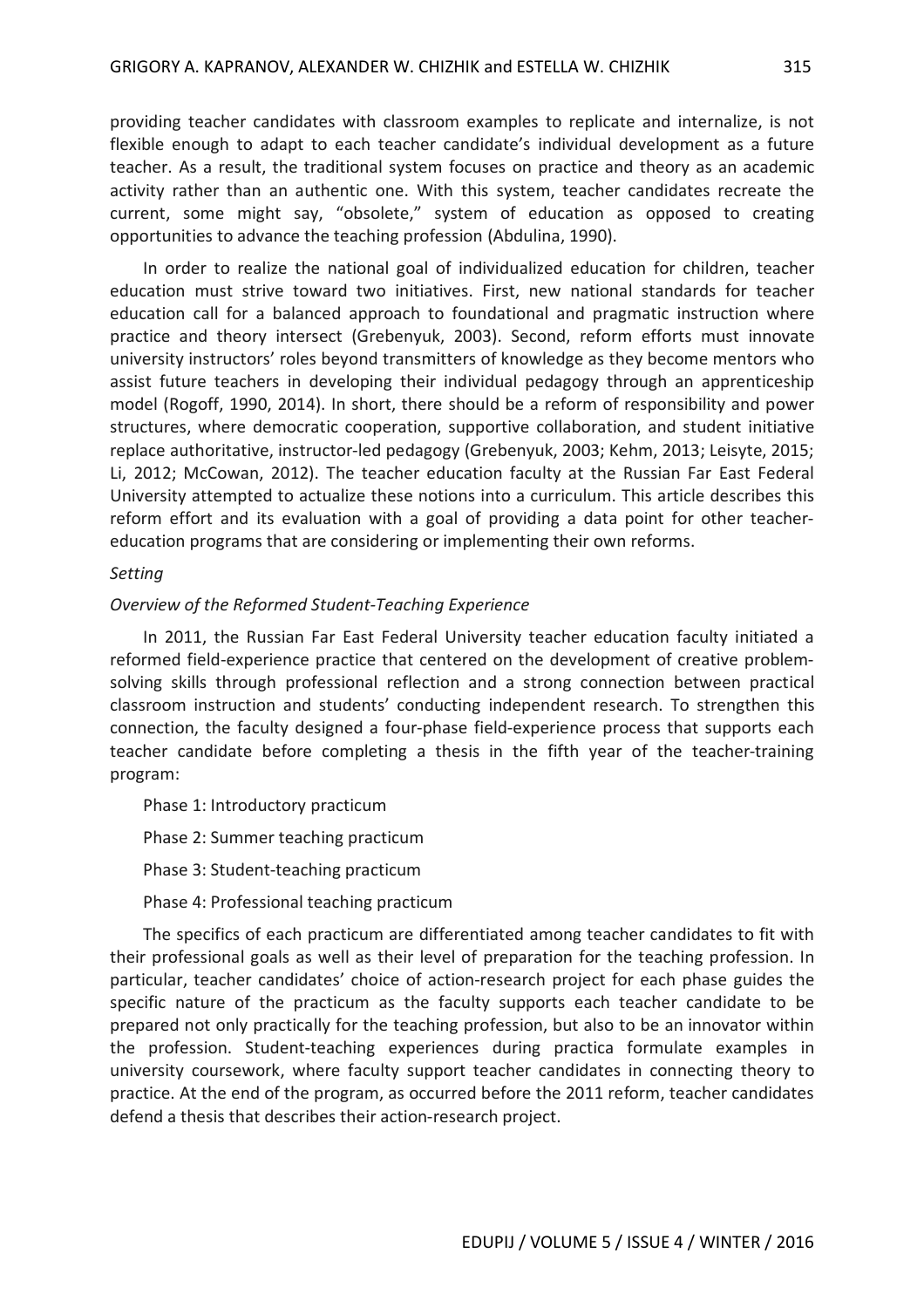#### *Introductory Practicum*

The Introductory Practicum takes place during the spring semester of the first year of the teacher education program. During this practicum, teacher candidates meet with selected teachers in the community who have proven excellence at the vanguard of pedagogical practice. Teacher candidates observe these teachers in action as well as engage with them in discussions about instruction, child development, and the teaching profession. Teacher candidates also have opportunities to work individually with students as well as participate in school life outside of the classroom. At the conclusion of the Introductory Practicum, teacher candidates write a report in which they analyze their experience based on pedagogical theory. The analytical report along with articulated objectives are the key reforms for this practicum.

#### *Summer Teaching Practicum*

Between the second and third years of the teacher education program, teacher candidates work for one or two months as summer camp counselors. This Summer Teaching Practicum is designed to support teacher candidates' develop organization and communication skills, as well as gaining new perspectives on the social context of education outside the classroom. In association with the Summer Teaching Practicum, teacher candidates write a report in which they analyze and evaluate an aspect of their practicum experience that they find interesting and educational. This is designed to provide teacher candidates with an opportunity for self-initiated inquiry. The autonomy (Benita, Roth, & Deci, 2014) associated with the report along with articulated goals formed the key to this phase of the reform effort.

#### *Student-Teaching Practicum*

Throughout the fourth academic year of the teacher-training program, teacher candidates participate in the Student Teaching Practicum. As teacher candidates work directly with students under the supervision of guide teachers, they consider and incorporate their pedagogical and methodological coursework under practical conditions. Throughout the practicum, teacher candidates are required to keep daily reflections in which they note new pedagogical and instructional methods as well as evaluate their daily lessons. At the end of the Student Teaching Practicum, teacher candidates write a report in which they evaluate their own development as a teacher with particular attention to their developing problem-solving skills. The reforms of this practicum encompassed the reflective diary along with the canonical reforms of the research aspect of the report and articulated goals.

#### *Professional Teaching Practicum*

During the fall semester of their fifth academic year, teacher candidates are given complete authority over a class of students. In this independent work, while the university and the school site provide mentoring, the teacher candidate is the sole authority in the classroom. Teacher candidates are required to keep daily reflections, all lesson plans and records of parent contacts. Teacher candidates are also required to give at least one lecture at a faculty meeting at their school site in which they explain theoretical and practical aspects of an important pedagogical or methodological issue. The professional involvement with a faculty lecture, reflective diary, and parent journal formulated the reform of this practicum.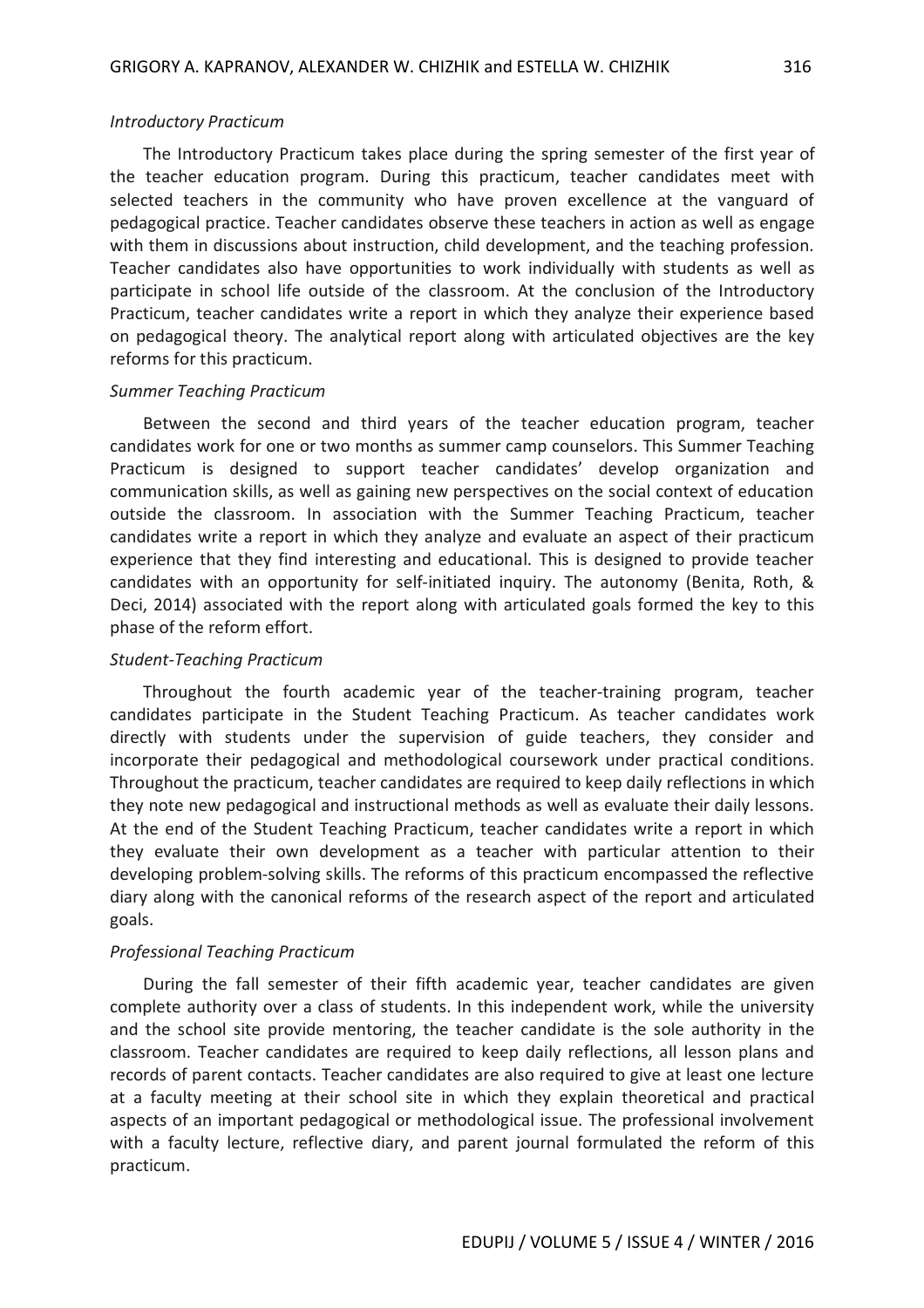## **Methodology**

The first data source for this evaluation study is the complete set of senior theses from two academic years preceding reform of field experiences (2009 graduates, n=56 and 2010 graduates, n=52) as well as from two most recent academic years after at least four years of field-experience reform (2014 graduates, n=54 and 2015 graduates, n=28), to allow for teacher candidates to experience the full scope of the reform. All graduates completed a program in elementary teacher education and were between 22 and 23 years of age upon graduation. Each cohort was predominantly female, with only one or two males.

Prior to and after the reform, teacher candidates, with the support of university advisors, were required to conduct and write up an independent action-research project known as the thesis. Each thesis included the research question to be examined, rationale for the question, theoretical and analytical review of literature, methods of the experiment, presentation of quantitative analyses and results, as well as discussion and interpretation of results with a conclusion. While thesis projects were completed during the final semester, the proposal could be approved at any time during the teacher-education program. Each thesis was graded by a government committee, headed by a representative from another university, with the following criteria:

- (a) The extent to which the research question is presented as innovative and practical;
- (b) The extent to which the range of literature review includes multiple perspectives related to the topic of the research and supports the research methodology;
- (c) The clarity of the research objective and hypothesis;
- (d) The conviction of the rationale in supporting the practical reasons for the research;
- (e) Clarity and choice of methodology;
- (f) Clarity in presentation of results, including any graphs and tables;
- (g) Thoughtfulness and appropriateness of result interpretation and conclusions.

For the purposes of the present research, two Russian faculty members used the above criteria to independently rate all theses that were submitted in the two years before the reform, as well as theses completed in the two years after implementation of all four years of the reform. All theses were presented to the raters in a blind condition such that they could not determine when theses were submitted.

The second data source included individual, semi-structured exit interviews (DiCicco-Bloom & Crabtree, 2006; Mertens, 2015) of samples of graduates whose theses are included in this study (2009 graduates, n=12; 2010 graduates, n=14; 2014 graduates, n=24; 2015 graduates, n=12). Interviews were conducted by an administrator after graduation, after all grades and evaluations had been submitted and officially recorded. Graduates whose interviews are included in this study provided informed consent.

Graduates were presented the following prompts:

- (a) What do you recall about your field experiences and to what extent were they an important part of your education?
- (b) What can you say about the process of choosing your thesis topic?
- (c) How did field experiences contribute to the quality of your thesis project?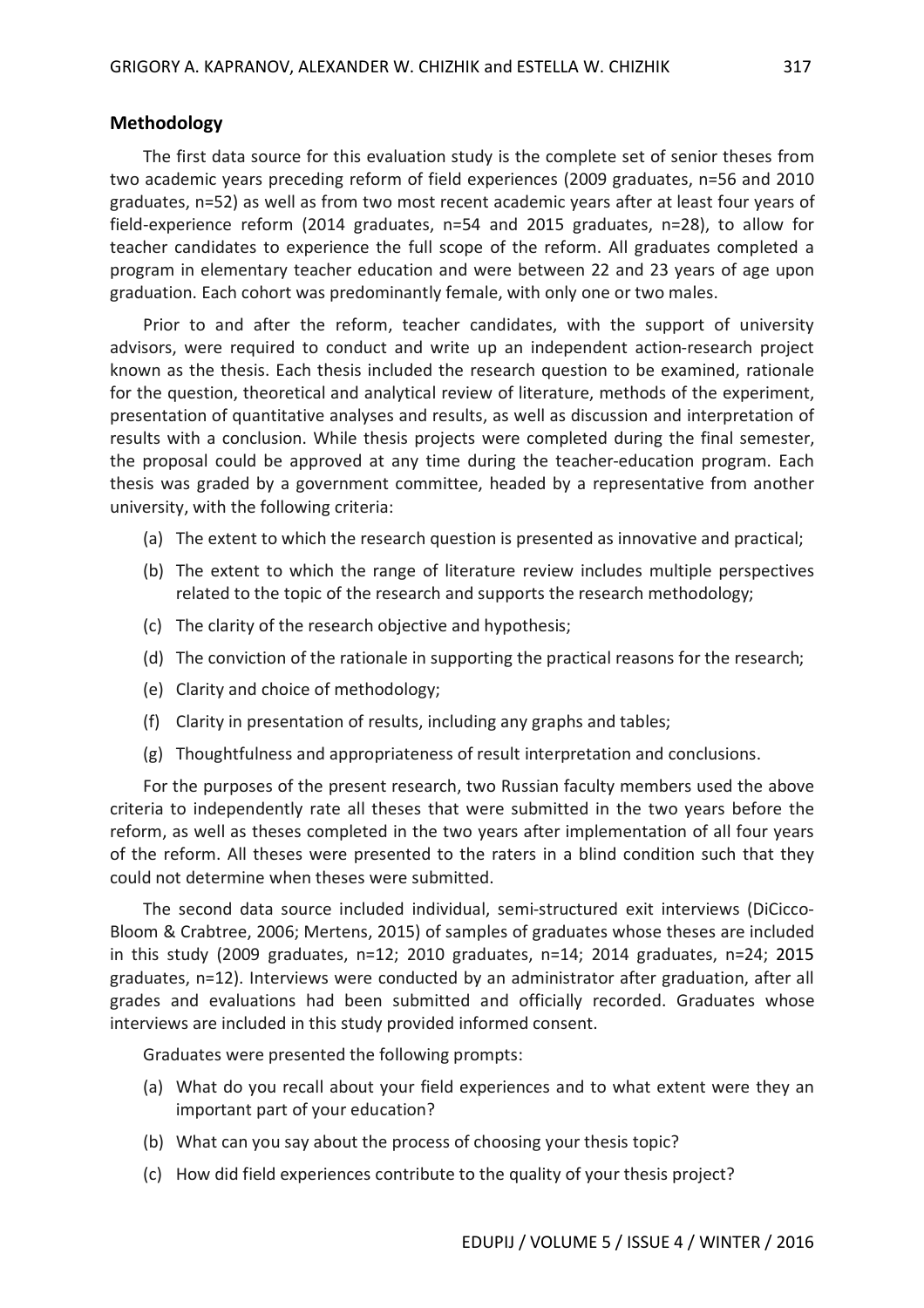- (d) How did field experiences contribute to your defense of your thesis project?
- (e) How can field experiences be improved?

All interviews were audio recorded, transcribed, and translated into English prior to analysis. Translation was conducted by the second author of this article. The analysis of interviews focuses on identifying common themes (Denzin & Lincoln, 2008) within and across cohorts. Thematic analyses were conducted by the co-authors of this article, who independently established categories and interacted to establish intersubjectivity. Upon establishment of common themes, we conducted a comparative analysis between prereform and post-reform graduates. Finally, we chose responses that exemplified each theme (Galletta, 2013) to present typical responses from cohorts prior to and after the reform implementation.

## **Results**

The goal of this evaluation research is to investigate whether or not the changes to the teacher education program resulted in a change in teacher candidates' performance on their action-research thesis. Prior to and after the reform, teacher candidates completed an action-research project that constituted their thesis. To determine whether candidates' thesis quality changed due to the reform, we used the abovementioned Russian Ministry of Education seven-part criteria for theses evaluation.

## *Theses: Quantitative Analyses*

Using the theses data, we first examined the reliability of the two theses scorers. The overall inter-rater reliability (Cronbach's alpha) for the two scorers was 0.89 (ranging from 0.81 to 0.93 for rubric categories), an indication of good to excellent reliability (DeVellis, 2012). Therefore, for all analyses of grades by category, we used averages of scores between the two raters.

In addition, we examined whether or not theses during both years prior to reform efforts were significantly different from each other or from the official grades. We also examined theses submitted during both years after the reform. Our preliminary analyses indicated that action-research theses submitted during the two years before the 2011 reform (theses submitted during 2009 and 2010) did not differ significantly on any of the seven rubric categories. Likewise, there were no statistically significant differences between theses that were submitted during two years after the reform (2014 and 2015). Finally, rater scores were not statistically different from official grades. Therefore, we aggregated scores for theses submitted during two years before the reform as well as theses submitted after the reform (See Table 1).

| 2009                   | 2010       | 2014       | 2015       |            |
|------------------------|------------|------------|------------|------------|
| $(n=56)$               | $(n=52)$   | $(n=53)$   | $(n=28)$   |            |
| Official grade         | 4.32(0.77) | 4.23(0.81) | 4.68(0.58) | 4.61(0.63) |
| Research question      | 3.96(0.58) | 3.95(0.64) | 4.58(0.58) | 4.50(0.62) |
| Literature review      | 4.22(0.67) | 4.27(0.65) | 4.26(0.55) | 4.16(0.51) |
| Objective & hypothesis | 3.77(0.67) | 3.75(0.70) | 4.58(0.53) | 4.45(0.57) |

**Table 1.** Means and standard deviations of action-research theses grades and scores on associated rubric categories for pre-reform and post-reform graduates (grades and scores range from 1-5, with 5 being the highest).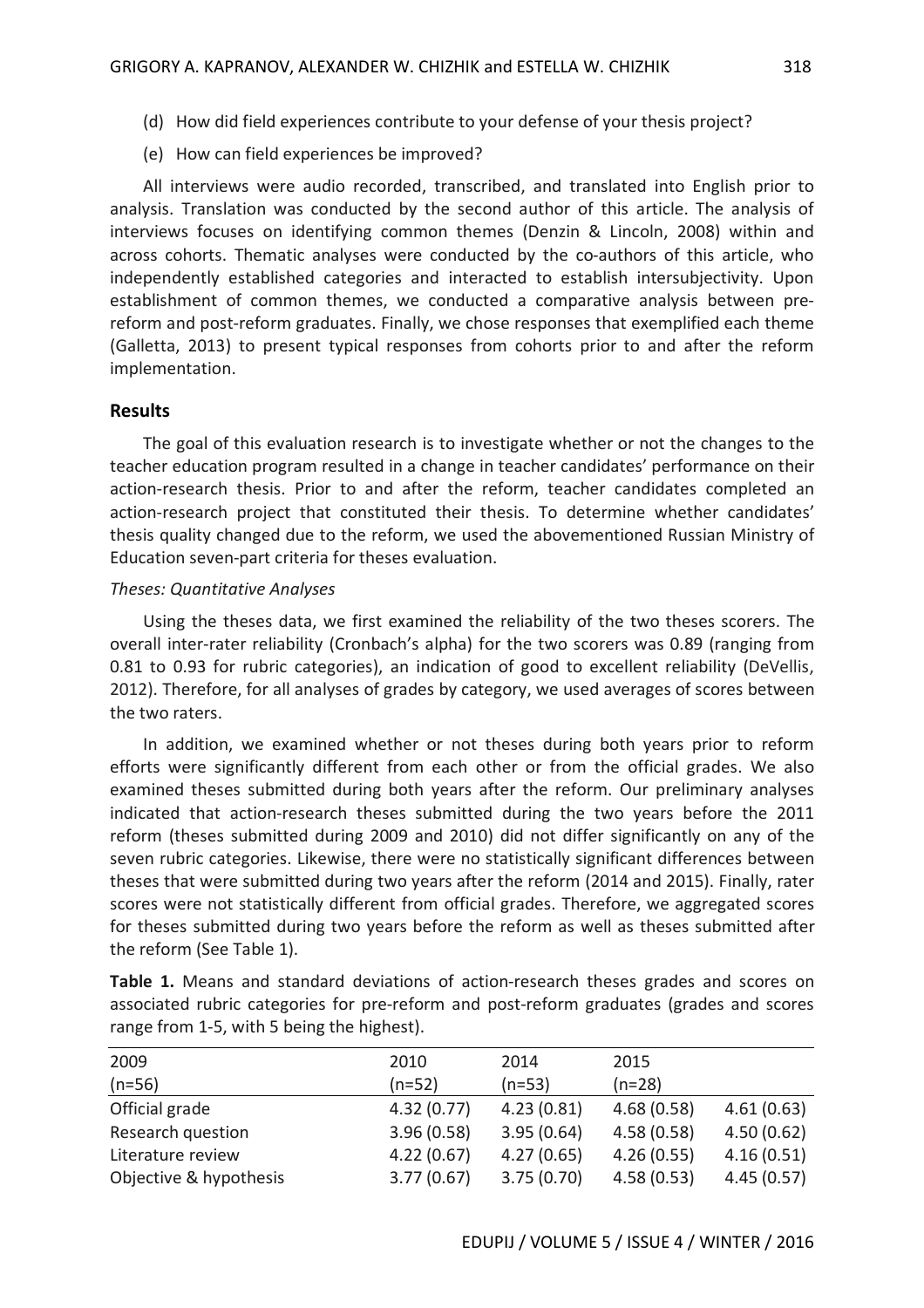| Rationale               | 4.13(0.66) | 4.17(0.71) | 4.57(0.60) | 4.33 (0.67) |
|-------------------------|------------|------------|------------|-------------|
| Methodology             | 3.97(0.62) | 4.08(0.72) | 4.56(0.58) | 4.52(0.50)  |
| Presentation of results | 3.88(0.71) | 3.91(0.71) | 4.47(0.57) | 4.46 (0.54) |
| Interpretation          | 4.27(0.76) | 4.15(0.76) | 4.67(0.53) | 4.63(0.55)  |

To examine differences between action-research theses during the pre-reform years and post-reform years, we conducted a MANOVA test with associated ANOVAs. We chose not to conduct a series of independent samples t-test in order to avoid the possibility of Type 1 error. Our analyses detected statistically significant differences for all variables with the exception of the "literature review" rubric category, such that graduates in the postreform years scored better than graduates in the pre-reform years (see Table 2).

**Table 2.** MANOVA and associated ANOVAs of differences in action-research theses grades and scores on associated rubric categories for pre-reform and post-reform graduates.

| F                       |       | df    | р       | eta <sup>2</sup> |
|-------------------------|-------|-------|---------|------------------|
| <b>MANOVA</b>           | 26.85 | 8,180 | < 0.001 | 0.54             |
| Official grade          | 6.56  | 1,187 | < 0.001 | 0.07             |
| Research question       | 16.42 | 1,187 | < 0.001 | 0.20             |
| Literature review       | 0.01  | 1,187 | n.s.    | n.s.             |
| Objective & hypothesis  | 28.00 | 1,187 | < 0.001 | 0.28             |
| Rationale               | 7.51  | 1,187 | < 0.001 | 0.09             |
| Methodology             | 12.52 | 1,187 | < 0.001 | 0.15             |
| Presentation of results | 15.09 | 1,187 | < 0.001 | 0.16             |
| Interpretation          | 9.02  | 1,187 | < 0.001 | 0.10             |

These findings indicate that post-reform theses were higher in quality than those completed before the reform. In particular, post-reform teacher candidates earned higher ratings on their action-research questions, clarity of their objectives and hypotheses, choice of methodology, and thoughtfulness of their result interpretation. To see how the reform of field experiences could have contributed to these findings, we examined exit interviews with samples of graduates who submitted their thesis prior to the reform as well as those submitted after the reform.

## *Qualitative Comparative Analysis of Themes Associated with Interview Responses*

After interviewing pre-reform and post-reform graduates, we mined interview data for common themes within and across cohorts (Denzin & Lincoln, 2008).

*Commonalities.* Qualitative analyses revealed important commonalities among all graduates. First, graduates who submitted their theses prior to and after the reform were all convinced that their field experiences provided opportunities to gain authentic experience in the classroom. Pre-reform graduates made statements such as, "Pedagogical field experiences are important in higher education, if a student plans to work at a school, he has to receive experience in working with children and teachers in school." and "I believe that pedagogical field experiences is an important component of future teachers' learning process since it affects students' identity development as future professionals." Post-reform graduates made similar statements, such as, "Pedagogical field experiences are very important in providing opportunities to receive new experiences with pedagogical activities and to apply instructional skills. I think it is impossible to prepare a good teacher without good pedagogical field experience."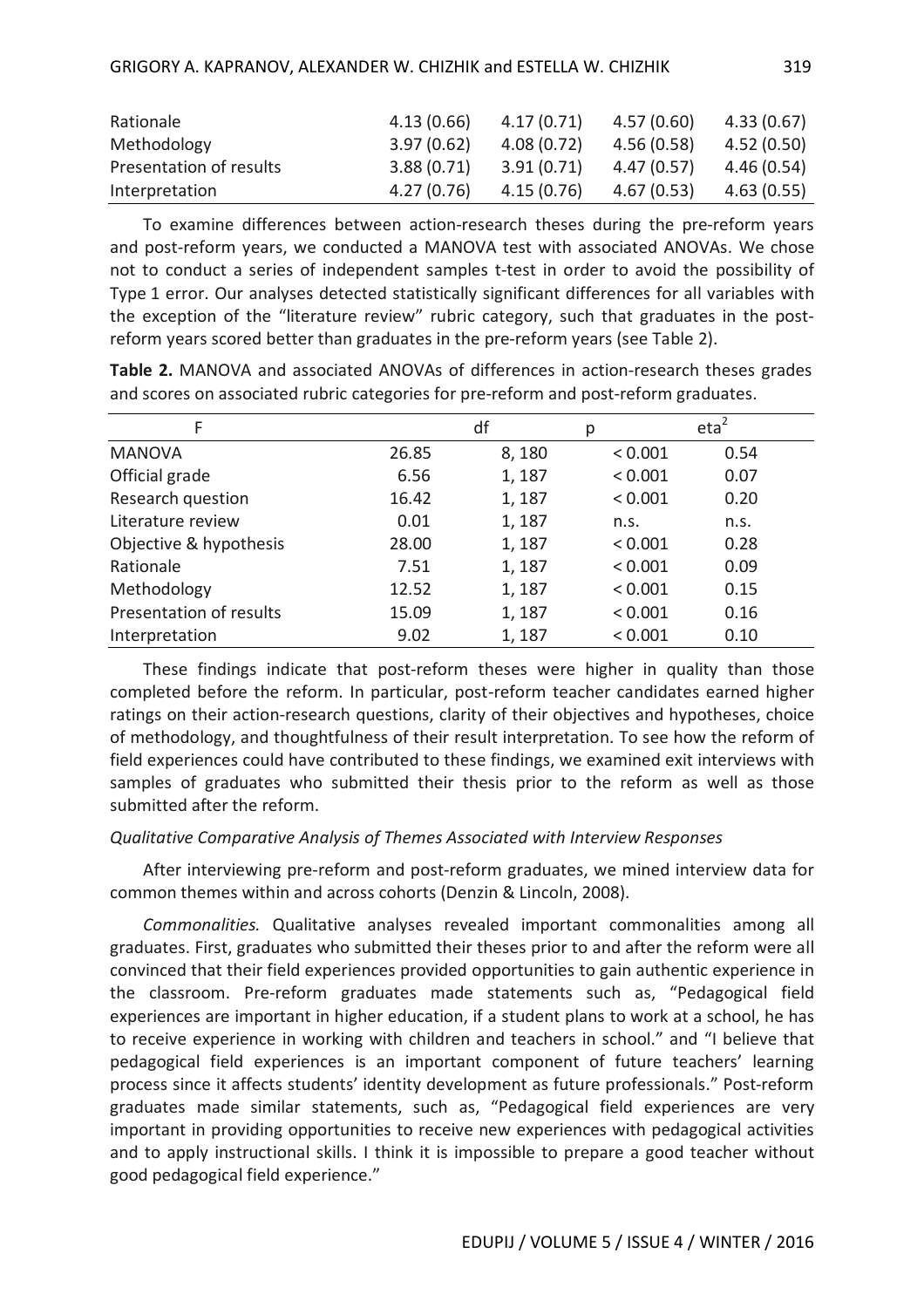Both groups highlighted the importance of field experiences in shaping their identities as future teachers. A pre-reform candidate stated "I believe that pedagogical field experiences is an important component of future teachers' learning process since it affects students' identity development as future professionals." Similarly, a post-reform candidate remarked, "Precisely in the process of pedagogical field experiences future teachers receive work experience while developing identities of future professionals."

An important element of a successful credential program is that teacher candidates have an opportunity to use their pedagogical skills in authentic spaces (i.e., summer camp and school classrooms). In these spaces, teacher candidates have an opportunity to develop their pedagogical practice. All graduates indicated that field experiences played a crucial role in their professional decisions. That is, teacher candidates believed that field experiences strongly informed their thinking about the teaching profession. Pre-reform candidates made statements such as, "I believe that pedagogical field experiences affect graduates' conceptions about their future careers. What personal characteristics and skills would they need to improve in order to successfully work? After completing pedagogical field experiences, some graduates understand that they will not be able to work as teachers, while others understand that this is their calling." and "Pedagogical field experiences provide opportunities to test instructional skills and determine one's paths of self-development. Pedagogical field experiences affect students' understanding of the teaching profession and determining personal deficiencies." and "Pedagogical field experiences are the only method to see your own deficiencies of knowledge." Post-reform graduates made similar statements, "Pedagogical field experiences provides graduates with experience that determines whether or not they will work as educators." and "While completing pedagogical field experiences one can determine weak skills that must be developed."

Overall, the commonalities among pre- and post-reform candidates highlight the benefits of the field practice experience to experience teaching in authentic spaces and to develop their practice with the support of mentors (Ronfeldt, 2012; Ronfeldt & Reininger, 2012) In addition, teacher candidates' statement echo research proclaiming the overwhelming popularity of field experiences among teacher candidates (Koerner et al., 2002).

Nonetheless, post-reform candidates' theses were rated higher than those of prereform candidates on four of the seven indicators. The favorability of the field experiences by pre- and post-reform teacher candidates does not shed light on the notable differences in these ratings. To address this issue, we turn to notable differences in the interview data that might explain the difference in performance.

*Differences.* Using interview data, we discovered four themes that may explain how post-reform graduates produced stronger action-research theses: (a) teacher candidates' generating relevant action-research topics (b) teacher candidates' conducting their actionresearch, (c) teacher candidates' interpreting and determining significance and implications of their theses' results, and (d) faculty involvement in teacher candidates' thesis work.

The differences started with action-research choice. Pre-reform graduates did not consider themselves responsible for choosing the topics. They attributed their success to their advisors, who they believed to have selected their topics and provided them with a list of literature to fully develop their thesis projects. For example, pre-reform graduates wrote that, "Field experiences did not influence my choice of thesis topic nor the development of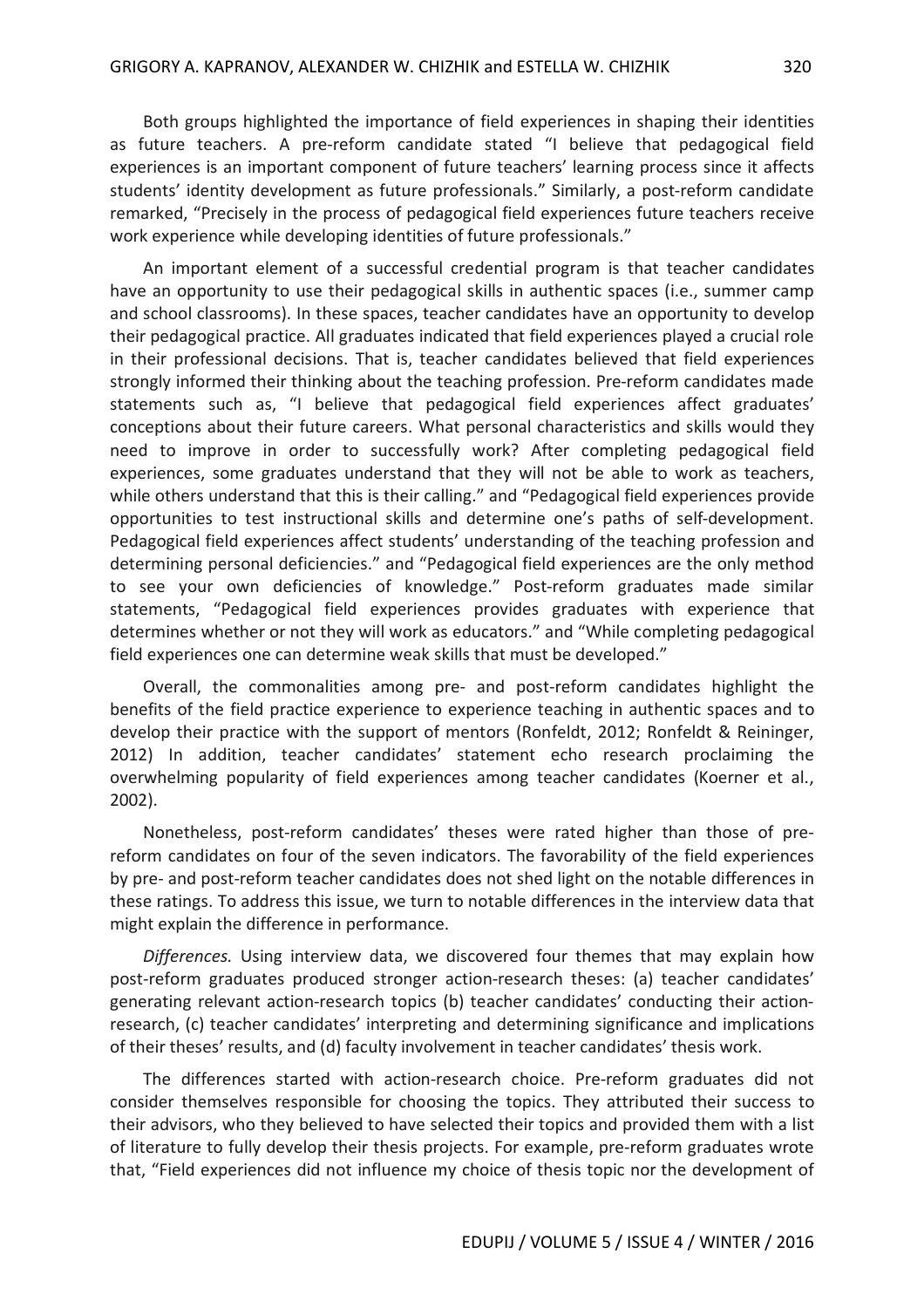hypotheses. I first chose a topic (it was proposed to me by my academic advisor) and then, during the process of work on the thesis, I thought about how it can be substantiated in practice." and "I chose a topic from a list of provided topics by my academic advisor and, therefore, field experiences did not influence my decision." and "My advisor determined the circle of literature that I had to describe in my thesis work."

Post-reform graduates, however, considered choosing their thesis topic as one of the primary and important classroom challenges that they had to solve and detailed their thinking process. Two comments exemplify a general trend, "The topic of my thesis was chosen by me based on my pedagogical field experiences and making a presentation at a professional conference about my pedagogical field experiences. Pedagogical field experiences helped me figure out actual and important problems, and determine that one of the most serious is the problem of distance education." and "Field experiences presented me with many questions for which I had no good answers. If before pedagogical field experiences, I did not know what problems are meaningful and important for the life of a school, then in the process of going through field experiences my set of possibilities for thesis topics increased and I had to ask, 'Which of the many problems that exist in the process of school work do I chose?'" Most of these graduates indicated that they ended up modifying and focusing their initial choice of thesis topic, a process that they found to be a creative search, for example, "During the research process research methods change depending on how well they could be implemented during field experiences."

Unlike pre-reform graduates, post-reform graduates found great interest in discussing ideas within their theses and some connected what they learned from the thesis work to their current professional activities. A substantial number of post-reform graduates, as already presented in abovementioned quotes, attempted to convince the interviewer that their theses had relevance, innovation, and practical significance by bringing forth specific evidence for their arguments. Another from the myriad of examples is a post-reform graduate who indicated that, "My thesis was devoted to research of pedagogical factors for conducting differentiated lessons. Without pedagogical field experiences, completing such a project would be impossible. I used examples from my field experiences to argue for benefits and limitations of differentiated instruction. My independent work on conducting differentiated lessons allowed me to develop my own position for which I argued and defended in my thesis."

In contrast, pre-reform graduates, when discussing significance of their theses, did not provide specific details from their work, but rather tended to discuss general development of pedagogical ideas, "Pedagogical practice helped me write the practical part [of my thesis], since I worked with children and I had to perform this or that diagnostic, methodology, etc."

Given that post-reform candidates tended to state that their theses were more authentic and relevant, we wanted to explore what aspects of the program engendered such a response. Pre-reform graduates saw their thesis as learning and writing about theoretical literature. A few of these graduates were confident that their thesis had to be a high-quality theoretical analysis with limited connection to pedagogical practice. Comments supporting this view include, "My pedagogical field experiences did not contribute to the writing of my thesis. My thesis included examples from field experiences, but those could be selected to fit specific situations and, moreover, it may be easier to find examples from scientific literature or methodological journals." Another stated;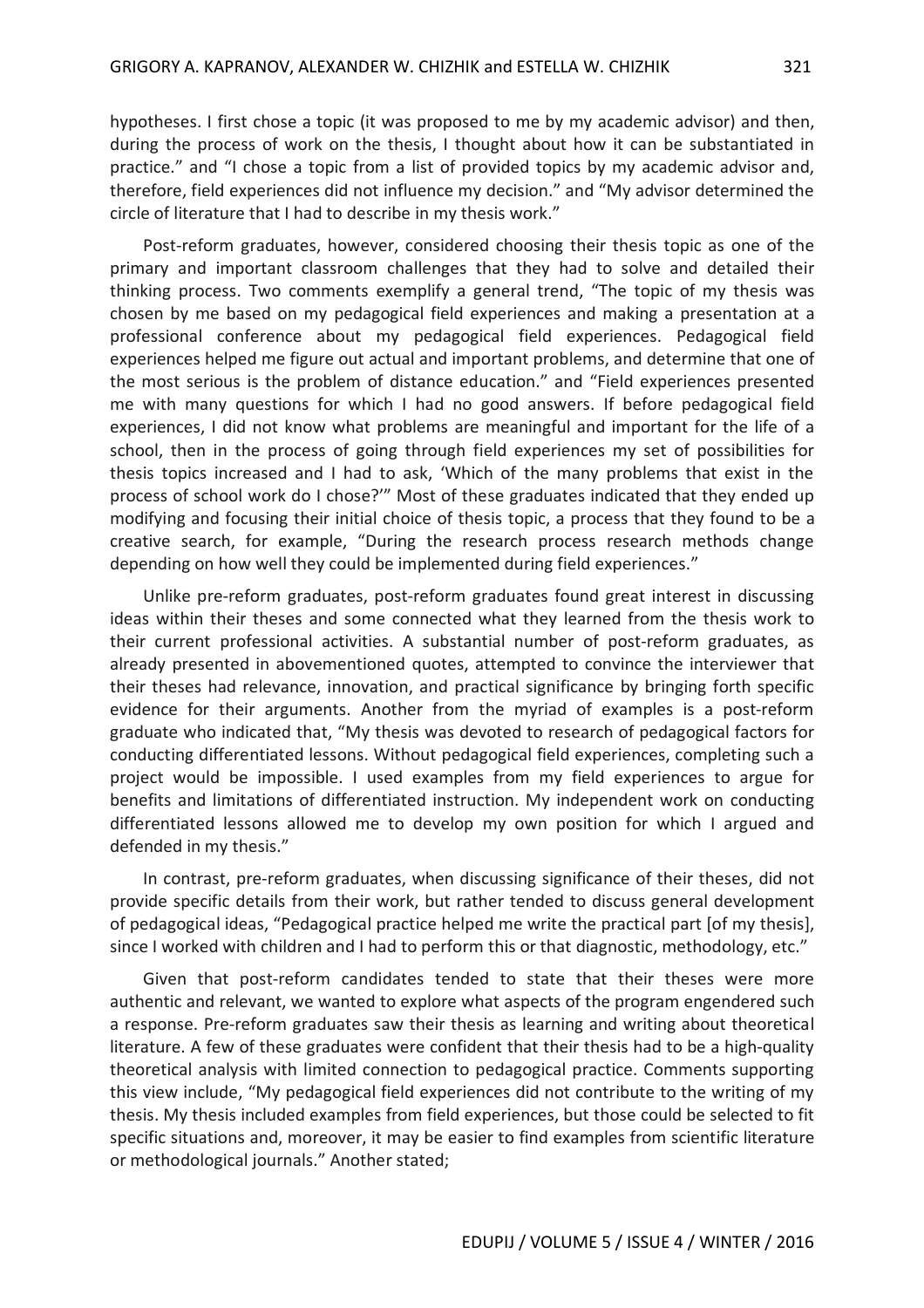I completed a very good theoretical analysis of sources regarding my topic and was able to support scientific ideas with examples from my pedagogical field experiences. Pedagogical field experiences did not have much influence on my thesis, only selection of examples,

whilst another said "The most important contribution to thesis quality is my theoretical understanding and ability to present the material as well as a beautiful presentation."

Post-reform graduates came to the conclusion that their thesis projects were research for solutions to problems or situations that they encountered during their field experiences. Post-reform graduates made statements such as;

Pedagogical field experiences not only helped me formulate my first hypothesis, but also to see its realization in practice. Only during field experiences was I able to see results of applying various methods and to illuminate data that I learned in theory.

Pedagogical field experiences facilitates thesis work because one can see what changed during field experiences. Pedagogical field experiences enriched my methods and helped me see changes in students' work as well as logic behind pedagogical practices. As a result, the experiments that I formulated were filled with real meaning.

For me, I was able to engross myself in the thesis project and how students, parents, and teachers connected to my topic. My pedagogical field experiences helped me write my thesis and to completely insert myself into the problem that I was solving.

When evaluating practical significance of their thesis research projects, pre-reform graduates focused on the extent to which their work will garner a passing grade. Some participants began with the grade in mind, "When choosing a thesis topic from a list, I chose a topic such that I could successfully write and defend my thesis to receive a good grade." Others focused on how examples from field experiences helped them to receive good grades, "When defending a thesis, pedagogical field experience is critical because [professors] can ask questions regarding practical applications. Illustrations of conclusions with examples increases the thesis grade."

Post-reform graduates focused on connections between practical solutions that they learned for a specific pedagogical problem and did not mention grades. Their comments included, "I believe that I delved into my topic and was able to prove my ideas with examples and facts. I was absolutely convinced of the meaningfulness and practical importance of my thesis." and "It was easy for me to answer questions during my thesis defense because they connected to my field experiences and I liked talking about my thesis work." Another stated;

My pedagogical field experiences helped me defend my thesis by articulating my results and reasons for them. I was able to argue my position. After the thesis defense, I developed a new relationship with the knowledge that I developed at the university,

whilst one said "When I was asked [during the thesis defense] why I chose my topic and how it is practical, I was able to answer the question because I was certain that it was necessary and useful."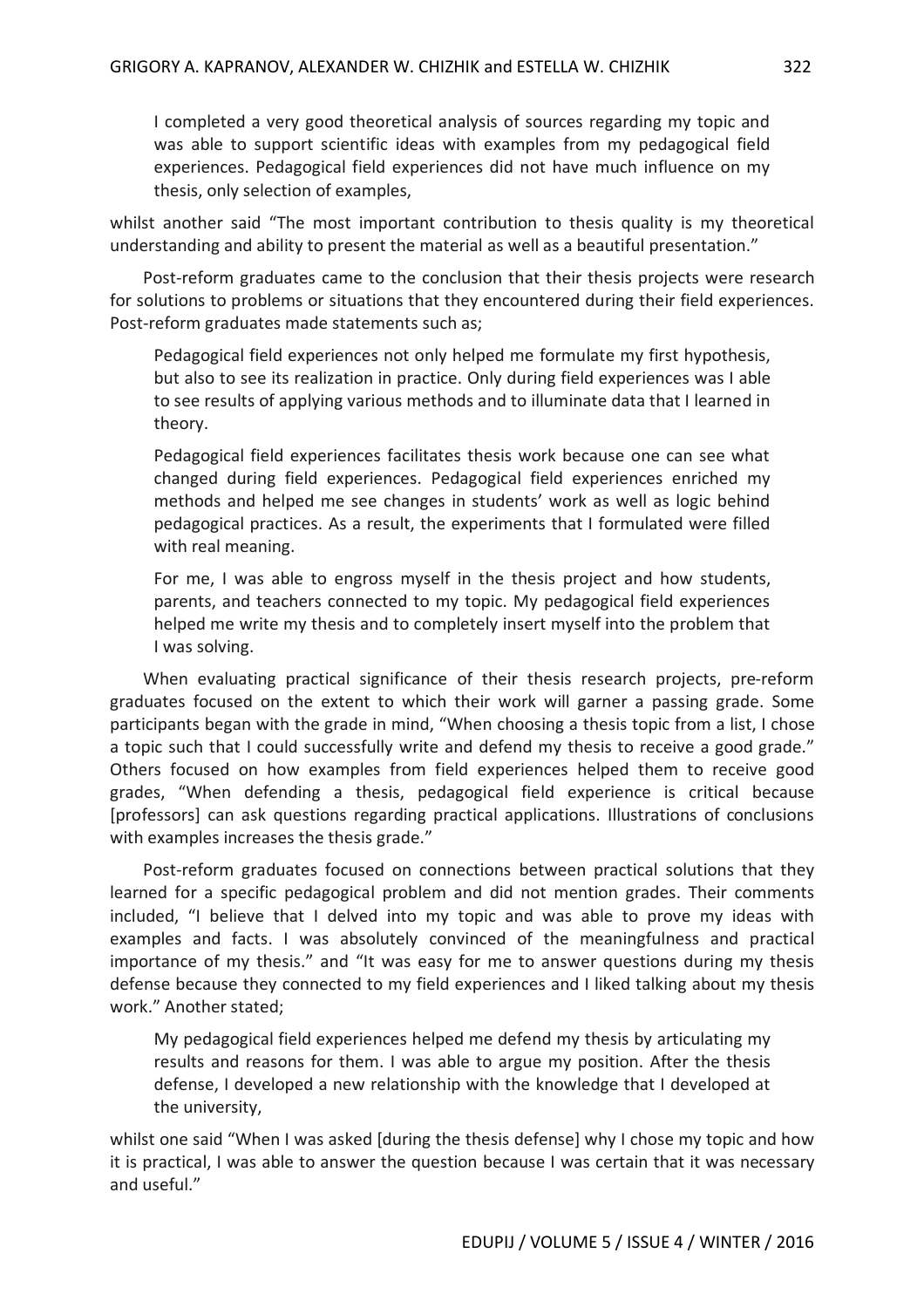Finally, interviews were able to contrast faculty involvement in teacher candidates' thesis work. Pre-reform faculty contributed to theses by providing lists of possible topics (see quotes at the start of this section) and supporting candidates' methodologies, "Methodology of my thesis was non-problematic since there were several similar theses that were written in previous years under supervision of my academic advisor. I could rely on those works." Post-reform graduates, however, had idiosyncratic theses that required specific mentoring to help connect theory and practice. A majority of post-reform graduates indicated receiving such support: "Field experiences helped me to develop my working hypothesis. We discussed my several hypothesis ideas during seminars where professors helped me." And;

I relied on support from my academic advisor to help connect my thesis topic with field experiences. After my student-teaching practicum, I developed several ideas for my thesis topic along with hypotheses. If truth be told, my hypothesis changed in the processes of completing my field experiences and discussing them with my advisor.

### **Conclusion and Discussion**

Major structural reforms to a program can be dramatic, but are they effective? We set out to evaluate substantial reform in teacher education taking place at the Russian Far East Federal University. Specifically, we wanted to know whether or not mentoring through field experiences (known as pedagogical practica at the Russian University) with action-research supported teacher candidates' development of theses that combined theory and practice. Using a mixed-method approach, we found evidence to suggest that the reform facilitated candidates to produce stronger theses. Quantitative analysis showed that theses submitted after the reform scored better than theses submitted before the reform on a) innovative research projects, b) clarity of objectives/hypotheses, c) conviction of the rationale, d) clarity of methodology, e) clarity of presentation, and f) appropriateness of results.

We found no difference between pre- and post-reform theses in the quality of their literature reviews, which remained at a similar quality that existed prior to the reform. What is different, according to the abovementioned results, is how candidates use that information and for what purpose. Post-reform teacher candidates use this knowledge to produce, for example, more innovative and authentic projects with clearer objectives and hypotheses. Quantitative and qualitative data suggests that post-reform graduates were better able to make connections between theory and practice than pre-reform graduates.

The improvement in action-research theses quality demonstrates efficacy of reform measures; in particular, teacher candidates' connecting the practical nature of field placements with classroom taught theories. This connection supported teacher candidates' ability to identify practical action-research questions with personal meaning and translate them into clear research objectives and hypotheses. Moreover, the interaction between the practical and theoretical education facilitated teacher candidates' ability to provide a realistic rationale for their action research along with realistic conclusions about their results. Since thesis results were more meaningful to teacher candidates who could connect their action research to the practical aspects of their field placements, teacher candidates were also better able to display and interpret them. Interestingly, as a result of reform efforts, teacher candidates were even better able to design their methodology, because they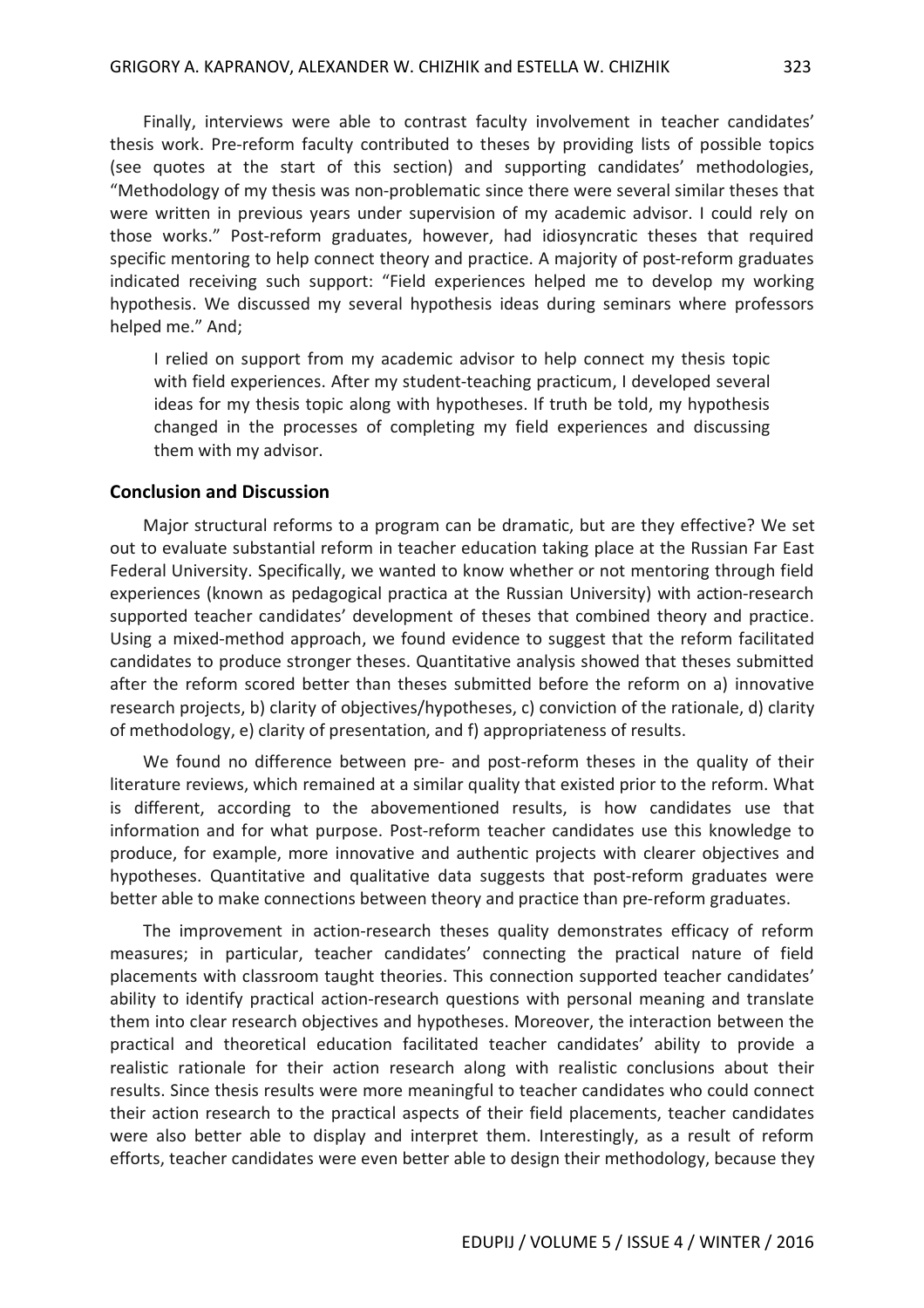were able to connect their action-research to the practical nature of learning and instruction.

Quantitative and qualitative findings suggest that the reform provided opportunities for students to make meaningful connections between theory and practice in their theses. It seems that some of these findings were due to faculty's restructuring their courses to explicitly connect with field-based practice. Courses encouraged candidates to discuss their field experiences with faculty and peers. There, field experiences were given space to be analyzed from both a practical perspective (what to do) and a theoretical perspective (why to do it). This discourse provided opportunities for teacher candidates to be reflective about their own experiences and to use that reflection as a springboard for developing and understanding their action-research projects. Our findings support this notion as qualitative data indicated that reform efforts and theses action-research projects led to teacher candidates' becoming more interested in connections between theory and practice.

While results from this study are positive toward the efficacy of reform in Russian teacher-training programs, additional reform can facilitate further programmatic improvement. Importantly, we believe there is more work left in improving interconnections between teacher candidates' theoretical preparation and their practical teaching experience. One area that needs more attention is their use of methodology as an inquirybased tool. Teacher candidates recognized that their field practice illuminated a number of challenges that could be investigated. It seems, however, that they perceived these challenges as solvable rather than an on-going practice of reflection leading to actionresearch.

#### **Implications**

Results from this evaluation study have wide implications for field-based experiences within teacher education programs in multiple settings. Our evaluation indicates that teacher candidates view their field experiences through lenses that their teacher-education programs choose to provide. Teacher candidates who chose their theses based on lists of topics provided by faculty (pre-reform graduates) saw their theses as theoretical and had trouble connecting this work to their field experiences. Teacher candidates who developed their thesis topics from problems that they faced during field experiences, however, saw clear, practical connections between their theses and field experiences. As a result, they considered their field experiences to be a series of problems that needed to be solved through creativity, as opposed to primarily solving pedagogical problems by taking direction from an experienced instructor. Moreover, we believe that this view has the potential to foster a growth mindset (Dweck, 2006) in teacher candidates. That is, future teachers may see teaching as a life-long process of development and reform. As such, teacher candidates may be at the forefront of leading pedagogical changes and innovation. These reforms, however, will come to fruition with strong collaboration and mentoring. Success of the reform at this university may be, in part, the result of faculty willingness to collaborate on producing the reform. As a group, faculty agreed to move away from the didactic model and embrace an inquiry-based model of instruction. Moreover, faculty agreed to forego the topdown model of being experts to a more mentorship model of co-investigating challenging classroom problems. In this latter model, we believe that future teachers develop not only pedagogical skills for the classroom, but analytical and creative skills to influence educational reform. In short, we believe that the reform in Far East Russia highlights the critical nature of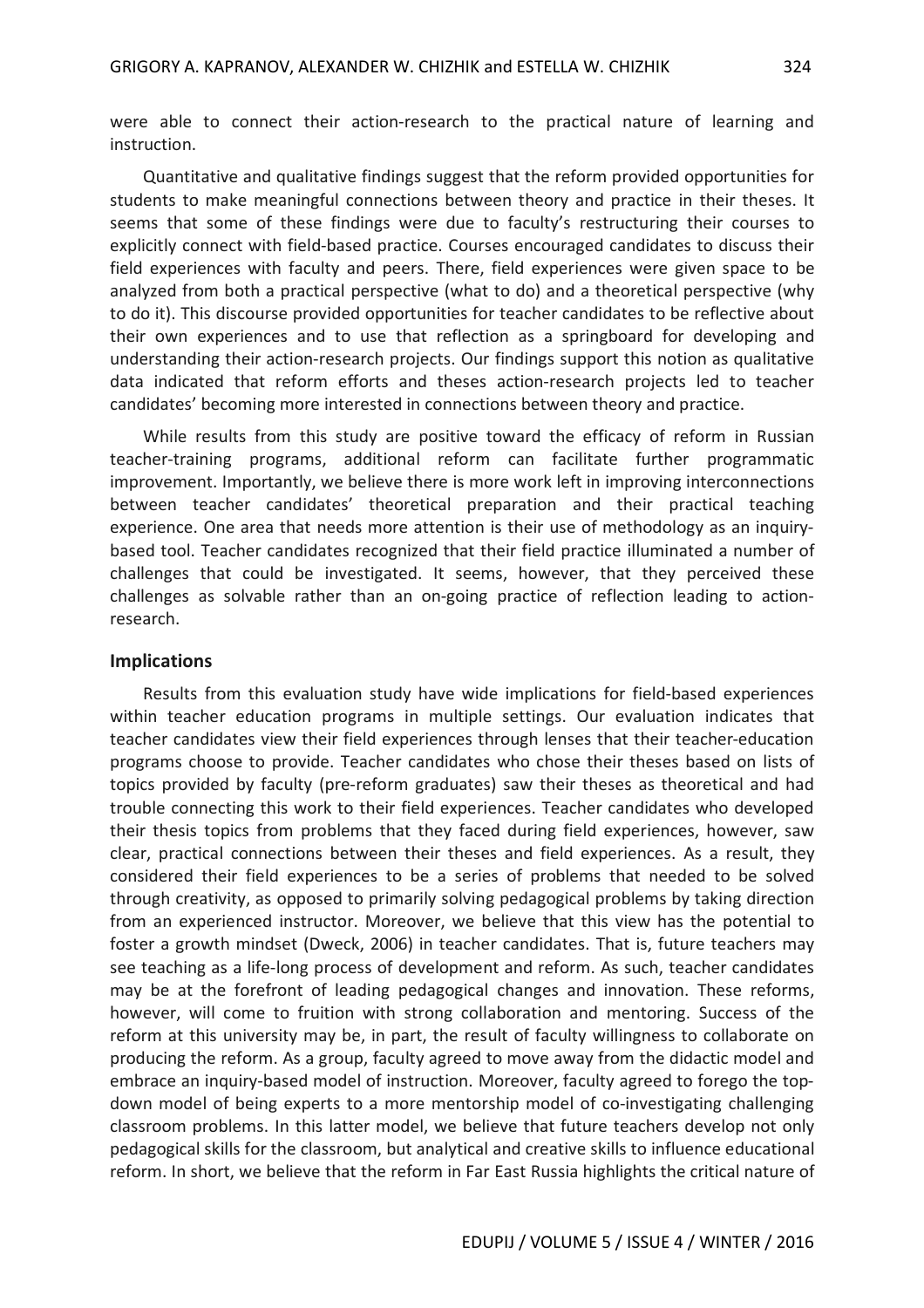effective field experiences and the roles that faculty play in mentoring pedagogical development through reflection and action-research.

## **Notes**

Corresponding author: ALEXANDER W. CHIZHIK

## **References**

- Abdulina, O. A. (1990). *Общепедагогическая Подготовка Учителя в Системе Высшего Педагогического Образования. [General Pedagogical Preparation of Teachers within a System of Higher Education].* Moscow: Просвещение.
- Alexeyeva, A. V., & Bokut, E. L. (2003). *Преподавание в Начальных Классах. Психолого-Педагогическая Практика. [Instruction in Elementary Classrooms. Educational-Psychological Practice].* Moscow: ЦГЛ РОН.
- Alkin, M. C. (1991). Evaluation theory development: II. In M. W. McLaughlin & D. C. Phillips (Eds.), *Evaluation and Education: At Quarter Century* (Ninetieth yearbook of the National Society for the Study of Education, pp. 91-112). Chicago: University of Chicago Press.
- Anderson, V., McKenzie, M., Allan, S., Hill, T., McLean, S., Kayira, J.,…Butcher, K. (2015). Participatory action research as pedagogy: investigating social and ecological justice learning within a teacher education program. *Teaching Education*, *26*(2), 179-195.
- Bakulina, G. A. (1991). *Совершенствование Системы Безотрывной Педагогической Практики Студентов Университета. [System Improvement of Uninterrupted Pedagogical Practice of University Students].* Chelyabinsk: Dissertation.
- Benita, M., Roth, G., & Deci, E. L. (2014). When are mastery goals more adaptive? It depends on experiences of autonomy support and autonomy. *Journal of Educational Psychology*, *106*(1), 258-267.
- Berliner, D. (2013). Effects of inequality and poverty vs. teachers and schooling on America's youth. *Teachers College Record*, *115*(12), 1-26.
- Carboni, L. W., Wynn, S. R., & McGuire, C. M. (2007). Action research with undergraduate preservice teachers: Emerging/merging voices. *Action in Teacher Education, 29*(3), 50-59.
- Chambers, S. M., & Hardy, J. C. (2005). Length of time in student teaching: Effects on classroom control orientation and self-efficacy beliefs. *Educational Research Quarterly*, *28*(3), 3-9.
- Cooper, C. W. (2006). Refining social justice commitments through collaborative inquiry: Key rewards and challenges for teacher educators. *Teacher Education Quarterly, 33*(3), 115-132.
- Cousins, J. B., & Earl, L. M. (1992). The case for participatory evaluation. *Educational Evaluation and Policy Analysis, 14*(4), 397-418.
- Denzin, N. K., & Lincoln, Y. S. (2008). *Collecting and Interpreting Qualitative Data* (3<sup>rd</sup> ed.). Thousand Oaks, CA: SAGE Publications.
- DeVellis, R. F. (2012). *Scale Development: Theory and Applications*. Los Angeles: Sage.
- DiCicco-Bloom, B., & Crabtree, B. F. (2006). The qualitative research interview. *Medical Education, 40*(4), 314-321.
- Dweck, C. (2006). *Mindset: A New Psychology of Success.* New York, NY: Random House.